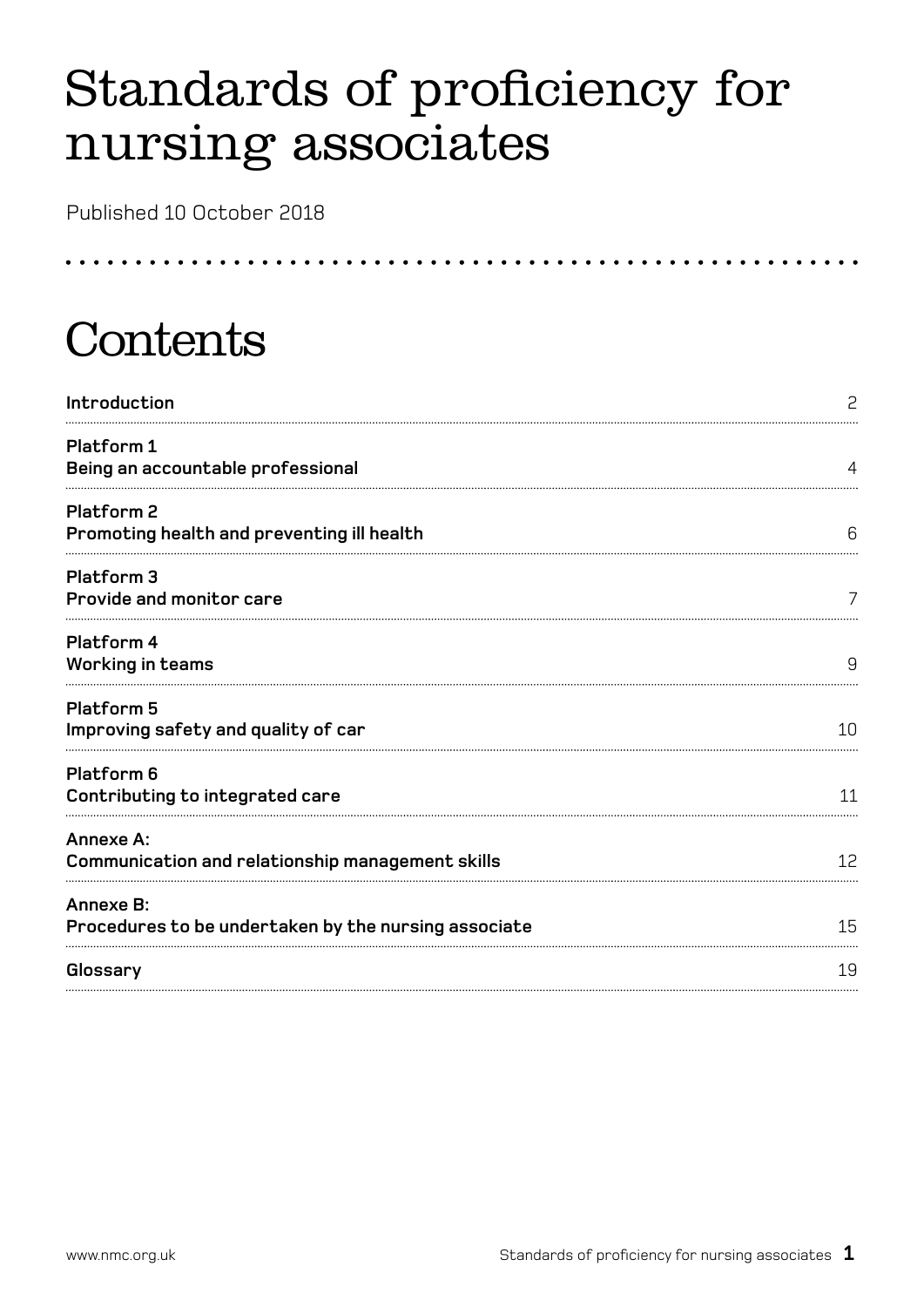# Introduction

The standards of proficiency presented here represent the standards of knowledge and skills that a nursing associate will need to meet in order to be considered by the NMC as capable of safe and effective nursing associate practice. These standards have been designed to apply across all health and care settings.

### **The proficiencies serve a number of purposes:**

- They set out for **patients and the public** what nursing associates know and can do when they join the NMC register.
- The standards help **nursing associates** by providing clarity about their role. Read alongside the nursing standards of proficiency, they demonstrate the synergies and differences between the two roles.
- For **nurses and other health and care professionals**, the standards provide clarity on the knowledge and skills they can reasonably expect all nursing associates to have and this will help inform safe decisions about delegation.
- **• Employers** understand what nursing associates can contribute to the health and wellbeing of patients and service users, and can make effective decisions about whether and how to use the role.
- **• Educators** must develop and deliver programmes that equip nursing associates with the skills, knowledge and behaviours needed to meet these standards of proficiency when they qualify.

Nursing associate is a new role being introduced into the health and care workforce in England from 2019 $^{\rm 1}$ . It is a generic role (not defined by a field of nursing) but within the discipline of nursing. Nursing associates are intended to bridge a gap between health and care assistants, and registered nurses.

While the nursing associate role is new, it is particularly important that the public, health and care professionals, and employers can develop an understanding of what nursing associates know and can do.

Nursing associates are members of the nursing team, who have gained a Foundation Degree, typically involving two years of higher education. They are not nurses; nursing is a graduate entry profession and those joining the nursing part of the NMC register require a degree. Nurses also develop additional skills and knowledge within a specific field of nursing.

**<sup>1</sup>** The nursing associate role is being introduced and regulated in England from 2019. If other countries of the UK decide to use and regulate the role in future it will require a change to our legislation, and the updating of our standards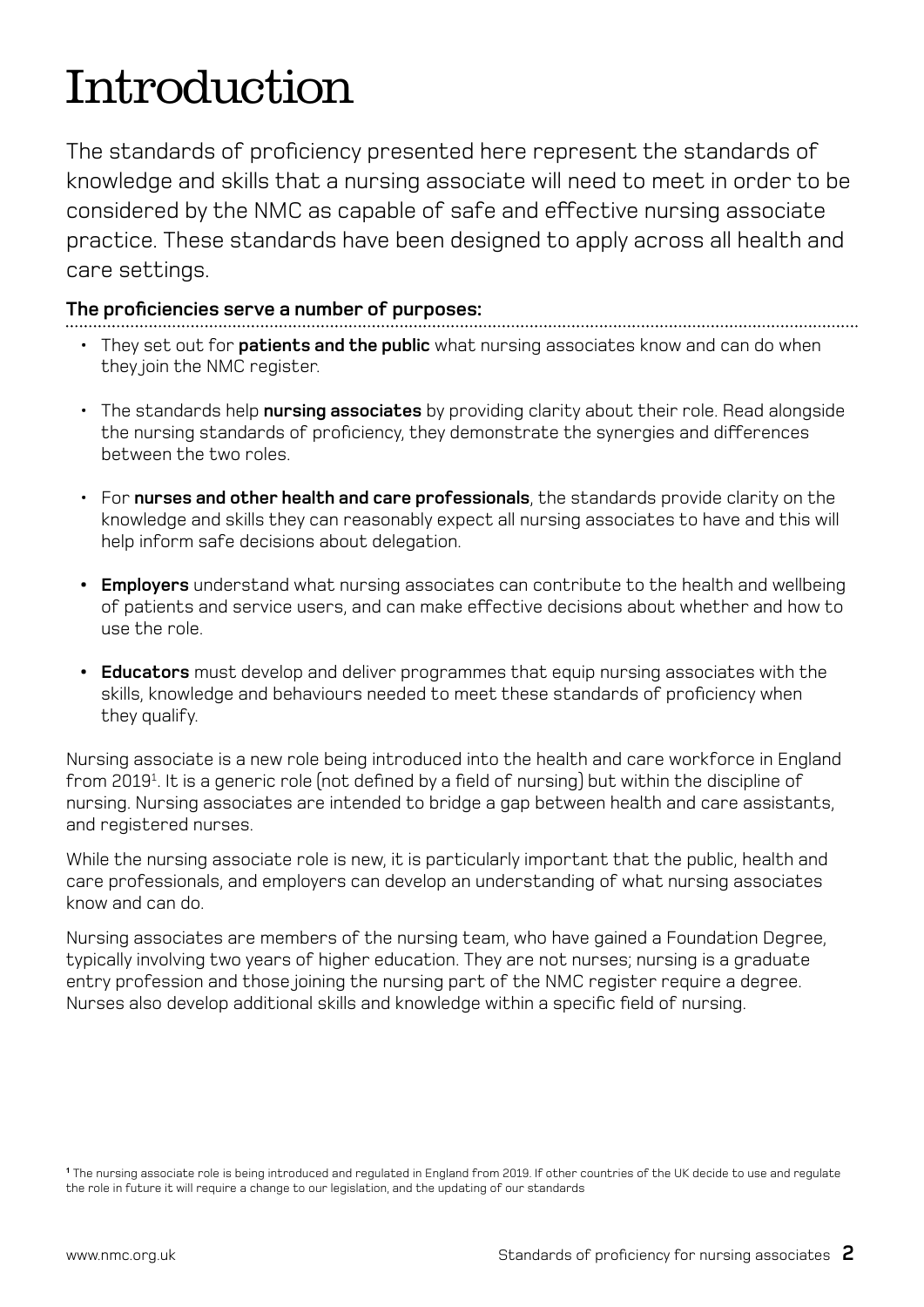Nursing associates are a new profession, accountable for their practice. These proficiencies set out what pre-registration training will equip nursing associates to know, and do. Once they are practising, nursing associates can undertake further education and training and demonstrate additional knowledge and skills, enhancing their competence as other registered professionals routinely do. The roles played by nursing associates will vary from setting to setting, depending on local clinical frameworks, and it may also be shaped by national guidance.

Nursing associates provide care for **people** of all ages and from different backgrounds, cultures and beliefs. They provide care for people who have mental, physical, **cognitive** and behavioural care needs, those living with dementia, the elderly and for people at the end of their life. They must be able to care for people in their own home, in the community or hospital or in any health care settings where their needs are supported and managed. They work in the context of continual change, challenging environments, different models of care delivery, shifting demographics, innovation and rapidly evolving technologies. Increasing integration of health and social care services will require nursing associates to play a proactive role in multidisciplinary teams.

We have designed these proficiencies to align with the latest standards of proficiency for nurses:

- To allow people to understand the differences between the two roles
- To enable education providers to facilitate educational progression from nursing associate to nurse
- To demonstrate how the nursing associate role can support the registered nurse, to allow registered nurses to deliver the NMC's enhanced 'Future Nurse' standards of proficiency.

The outcome statements for each platform have been designed to apply across all health and care settings. At the point of registration, nursing associates are required to meet all outcome statements and to demonstrate an awareness of how requirements vary across different health and care settings. As the nursing associate role is generic, students may demonstrate proficiencies in any appropriate context, and there is no expectation that they must be demonstrated in every health and care setting.

In common with all of our regulatory standards and guidance, these proficiencies will be subject to periodic review. The current version of our proficiencies can always be found on our website.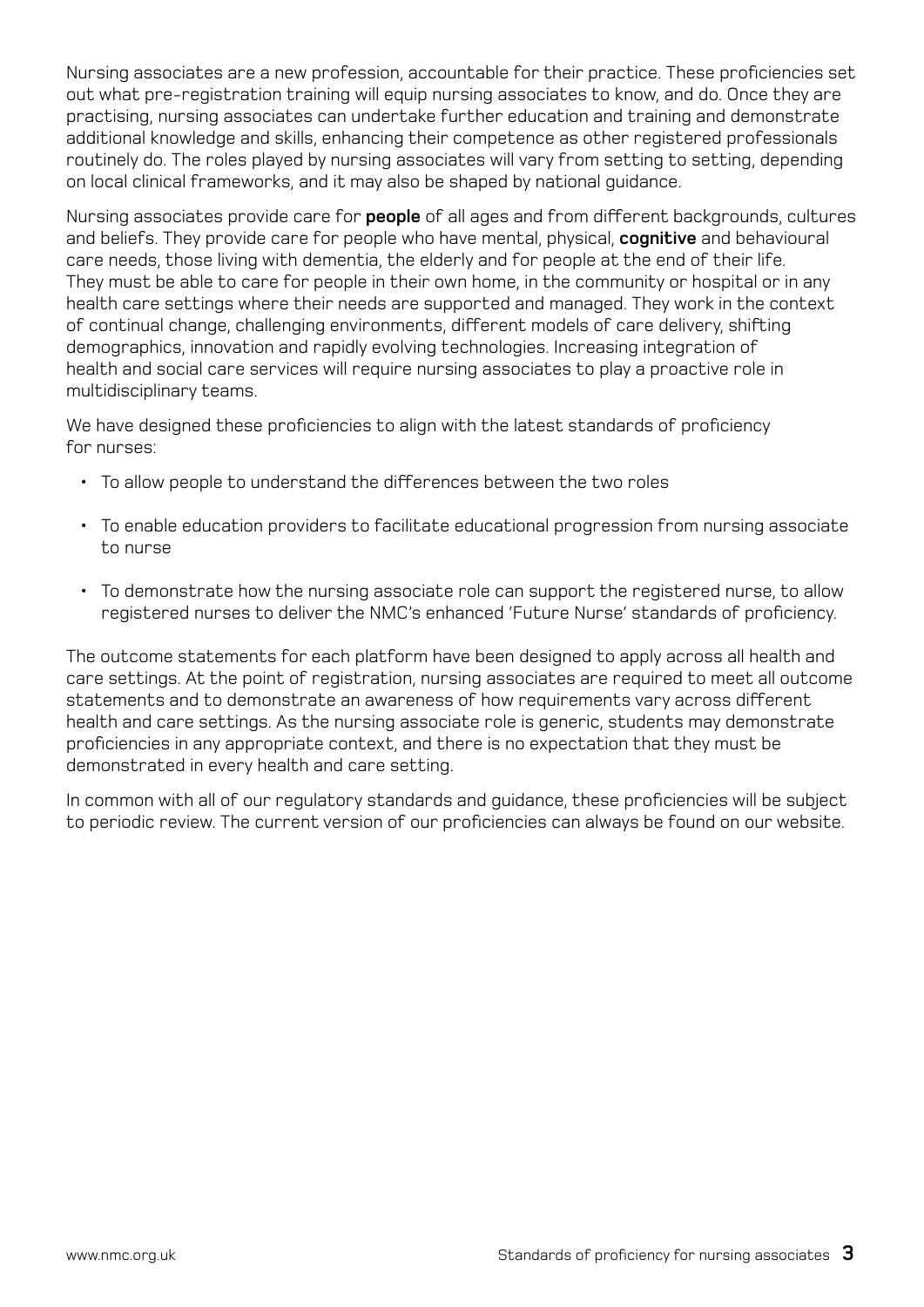# Platform 1 Being an accountable professional

Nursing associates act in the best interests of people, putting them first and providing nursing care that is **person-centred**, safe and compassionate. They act professionally at all times and use their knowledge and experience to make **evidence based** decisions and solve problems. They recognise and work within the limits of their competence and are responsible for their actions.

## **1. Outcomes:**

The outcomes set out below reflect the proficiencies for accountable practice that must be applied across all standards of proficiency for nursing associates, as described in platforms 2-6.

- 1.1 understand and act in accordance with the Code<sup>1</sup>: Professional standards of practice and behaviour for nurses, midwives and nursing associates, and fulfil all registration requirements
- 1.2 understand and apply relevant legal, regulatory and governance requirements, policies, and ethical frameworks, including any mandatory reporting duties, to all areas of practice
- 1.3 understand the importance of courage and transparency and apply the Duty of Candour<sup>3</sup>, recognising and reporting any situations, behaviours or errors that could result in poor care outcomes
- 1.4 demonstrate an understanding of, and the ability to, challenge or report discriminatory behaviour
- 1.5 understand the demands of professional practice and demonstrate how to recognise signs of vulnerability in themselves or their colleagues and the action required to minimise risks to health
- 1.6 understand the professional responsibility to adopt a healthy lifestyle to maintain the level of personal fitness and wellbeing required to meet people's needs for mental and physical care
- 1.7 describe the principles of research and how research findings are used to inform evidence-based practice
- 1.8 understand and explain the meaning of resilience and emotional intelligence, and their influence on an individual's ability to provide care
- 1.9 communicate effectively using a range of skills and strategies with colleagues and people at all stages of life and with a range of mental, physical, cognitive and behavioural health challenges

**<sup>2</sup>** www.nmc.org.uk/standards/code/

**<sup>3</sup>** www.nmc.org.uk/standards/guidance/the-professional-duty-of-candour/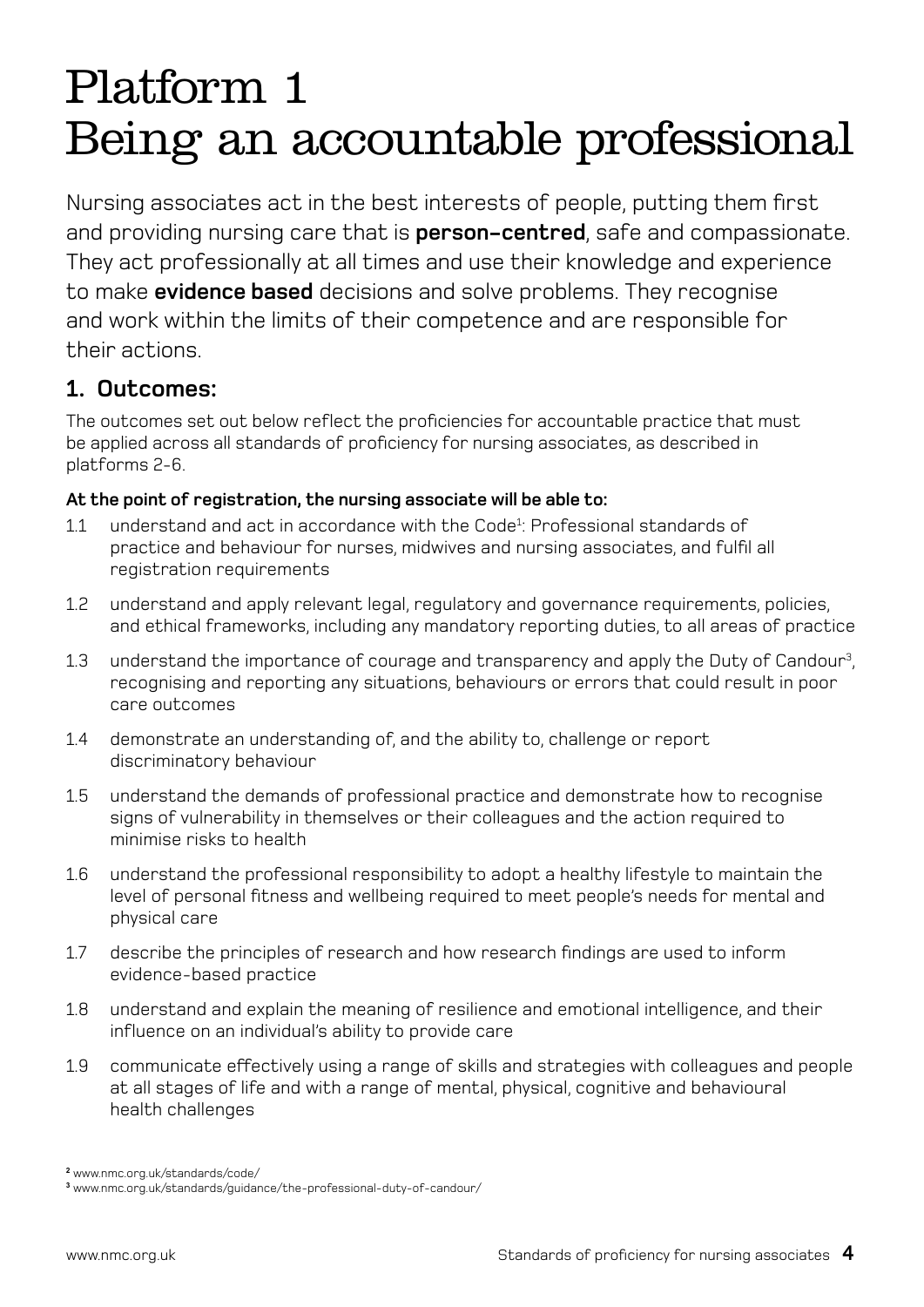- 1.10 demonstrate the skills and abilities required to develop, manage and maintain appropriate relationships with people, their families, carers and colleagues
- 1.11 provide, promote, and where appropriate advocate for, non-discriminatory, personcentred and sensitive care at all times. Reflect on people's values and beliefs, diverse backgrounds, cultural characteristics, language requirements, needs and preferences, taking account of any need for adjustments
- 1.12 recognise and report any factors that may adversely impact safe and effective care provision
- 1.13 demonstrate the numeracy, literacy, digital and technological skills required to meet the needs of people in their care to ensure safe and effective practice
- 1.14 demonstrate the ability to keep complete, clear, accurate and timely records
- 1.15 take responsibility for continuous self-reflection, seeking and responding to support and feedback to develop professional knowledge and skills
- 1.16 act as an ambassador for their profession and promote public confidence in health and care services
- 1.17 safely demonstrate evidence based practice in all skills and procedures stated in Annexes A and B.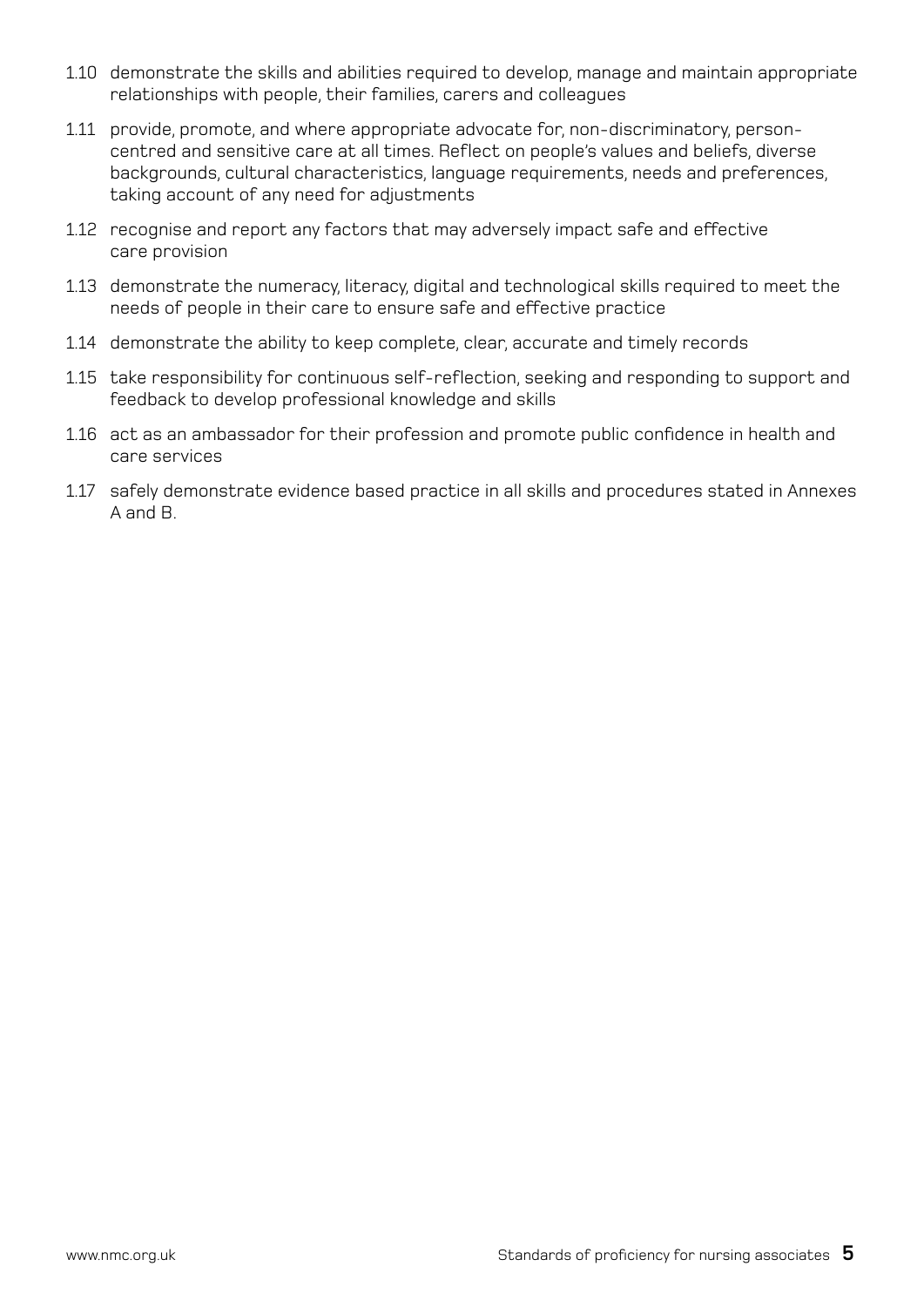# Platform 2 Promoting health and preventing ill health

Nursing associates play a role in supporting people to improve and maintain their mental, physical, behavioural health and wellbeing. They are actively involved in the prevention of and protection against disease and ill health, and engage in public health, community development, and in the reduction of health inequalities.

## **2. Outcomes:**

The proficiencies identified below will equip the newly registered nursing associate with the underpinning knowledge and skills required for their role in health promotion and protection and prevention of ill health.

- 2.1 understand and apply the aims and principles of health promotion, protection and improvement and the prevention of ill health when engaging with people
- 2.2 promote preventive health behaviours and provide information to support people to make informed choices to improve their mental, physical, behavioural health and wellbeing
- 2.3 describe the principles of epidemiology, **demography**, and **genomics** and how these may influence health and wellbeing outcomes
- 2.4 understand the factors that may lead to inequalities in health outcomes
- 2.5 understand the importance of early years and childhood experiences and the possible impact on life choices, mental, physical and behavioural health and wellbeing
- 2.6 understand and explain the contribution of social influences, **health literacy**, individual circumstances, behaviours and lifestyle choices to mental, physical and behavioural health outcomes
- 2.7 explain why health screening is important and identify those who are eligible for screening
- 2.8 promote health and prevent ill health by understanding the evidence base for immunisation, vaccination and herd immunity
- 2.9 protect health through understanding and applying the principles of infection prevention and control, including communicable disease surveillance and antimicrobial stewardship and resistance.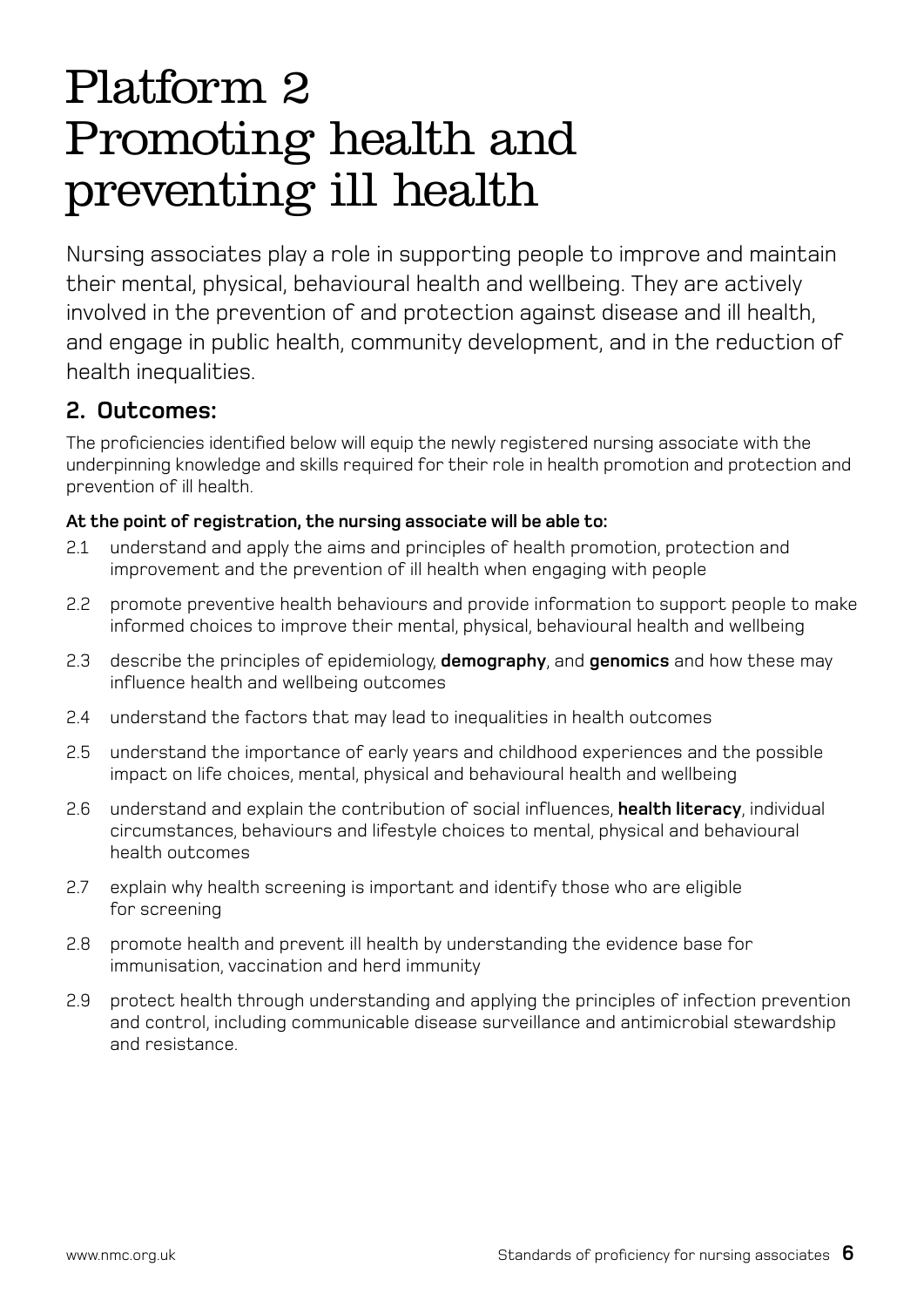# Platform 3 Provide and monitor care

Nursing associates provide compassionate, safe and effective care and support to people in a range of care settings. They monitor the condition and health needs of people within their care on a continual basis in partnership with people, families, and carers. They contribute to ongoing assessment and can recognise when it is necessary to refer to others for reassessment.

## **3. Outcomes:**

The proficiencies identified below will equip the newly registered nursing associate with the underpinning knowledge and skills required for their role in providing and monitoring care.

- 3.1 demonstrate an understanding of human development from conception to death, to enable delivery of person-centred safe and effective care
- 3.2 demonstrate and apply knowledge of body systems and homeostasis, human anatomy and physiology, biology, genomics, pharmacology, social and behavioural sciences when delivering care
- 3.3 recognise and apply knowledge of commonly encountered mental, physical, behavioural and cognitive health conditions when delivering care
- 3.4 demonstrate the knowledge, communication and relationship management skills required to provide people, families and carers with accurate information that meets their needs before, during and after a range of **interventions**
- 3.5 work in partnership with people, to encourage shared decision making, in order to support individuals, their families and carers to manage their own care when appropriate
- 3.6 demonstrate the knowledge, skills and ability to perform a range of nursing procedures and manage devices, to meet people's need for safe, effective and person-centred care
- 3.7 demonstrate and apply an understanding of how and when to escalate to the appropriate professional for expert help and advice
- 3.8 demonstrate and apply an understanding of how people's needs for safety, dignity, privacy, comfort and sleep can be met
- 3.9 demonstrate the knowledge, skills and ability required to meet people's needs related to nutrition, hydration and bladder and bowel health
- 3.10 demonstrate the knowledge, skills and ability to act as required to meet people's needs related to mobility, hygiene, oral care, wound care and skin integrity
- 3.11 demonstrate the ability to recognise when a person's condition has improved or deteriorated by undertaking health monitoring. Interpret, promptly respond, share findings, and escalate as needed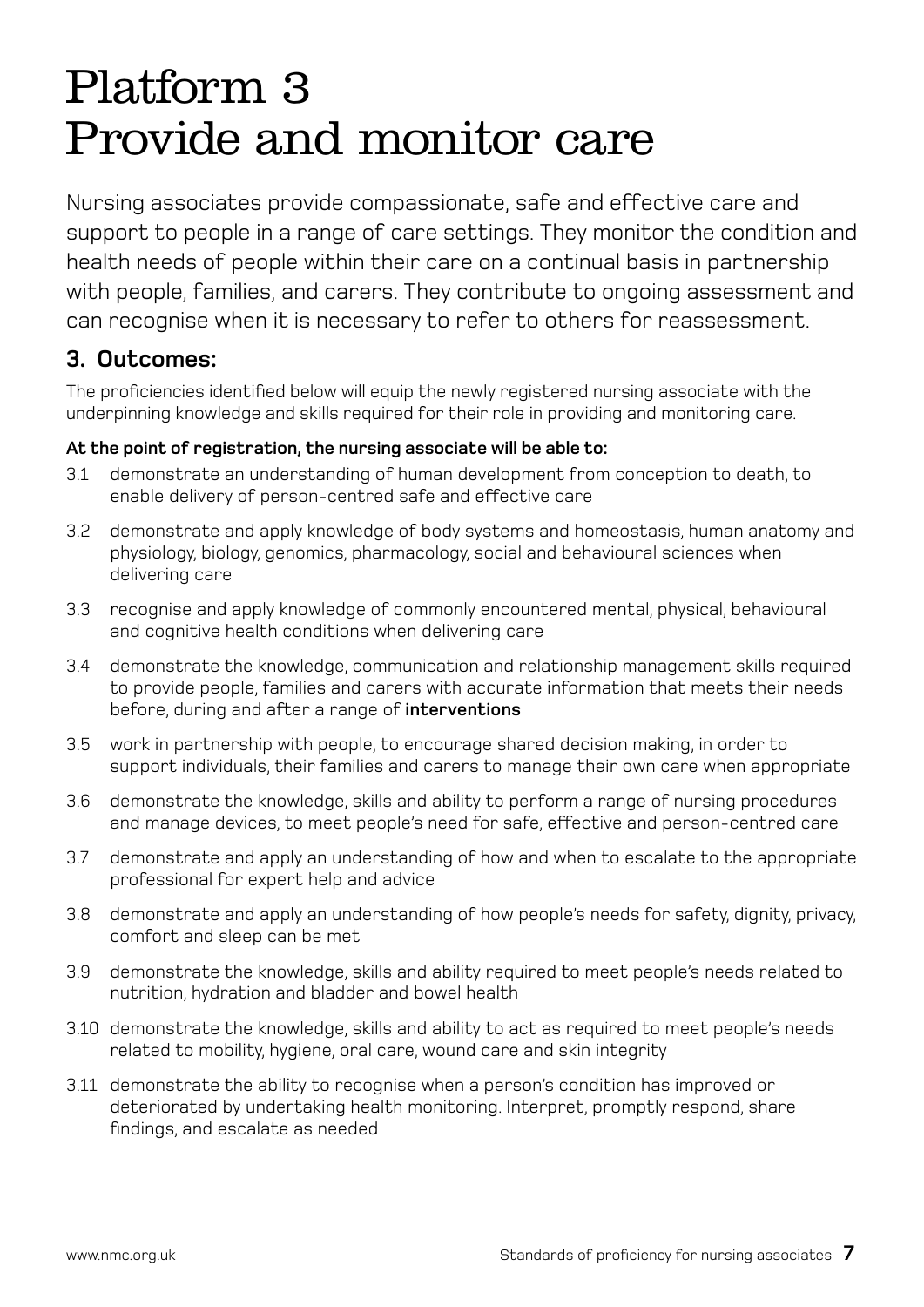- 3.12 demonstrate the knowledge and skills required to support people with commonly encountered symptoms including anxiety, confusion, discomfort and pain
- 3.13 demonstrate an understanding of how to deliver sensitive and compassionate end of life care to support people to plan for their end of life, giving information and support to people who are dying, their families and the bereaved. Provide care to the deceased
- 3.14 understand and act in line with any end of life decisions and orders, organ and tissue donation protocols, infection protocols, advanced planning decisions, living wills and lasting powers of attorney for health
- 3.15 understand the principles of safe and effective administration and optimisation of medicines in accordance with local and national policies
- 3.16 demonstrate the ability to recognise the effects of medicines, allergies, drug sensitivity, side effects, **contraindications** and adverse reactions
- 3.17 recognise the different ways by which medicines can be prescribed
- 3.18 demonstrate the ability to monitor the effectiveness of care in partnership with people, families and carers. Document progress and report outcomes
- 3.19 demonstrate an understanding of **co-morbidities** and the demands of meeting people's holistic needs when prioritising care
- 3.20 understand and apply the principles and processes for making reasonable adjustments
- 3.21 recognise how a person's capacity affects their ability to make decisions about their own care and to give or withhold consent
- 3.22 recognise when capacity has changed and understand where and how to seek guidance and support from others to ensure that the best interests of those receiving care are upheld
- 3.23 recognise people at risk of **abuse**, self-harm and/or suicidal ideation and the situations that may put them and others at risk
- 3.24 take personal responsibility to ensure that relevant information is shared according to local policy and appropriate immediate action is taken to provide adequate safeguarding and that concerns are escalated.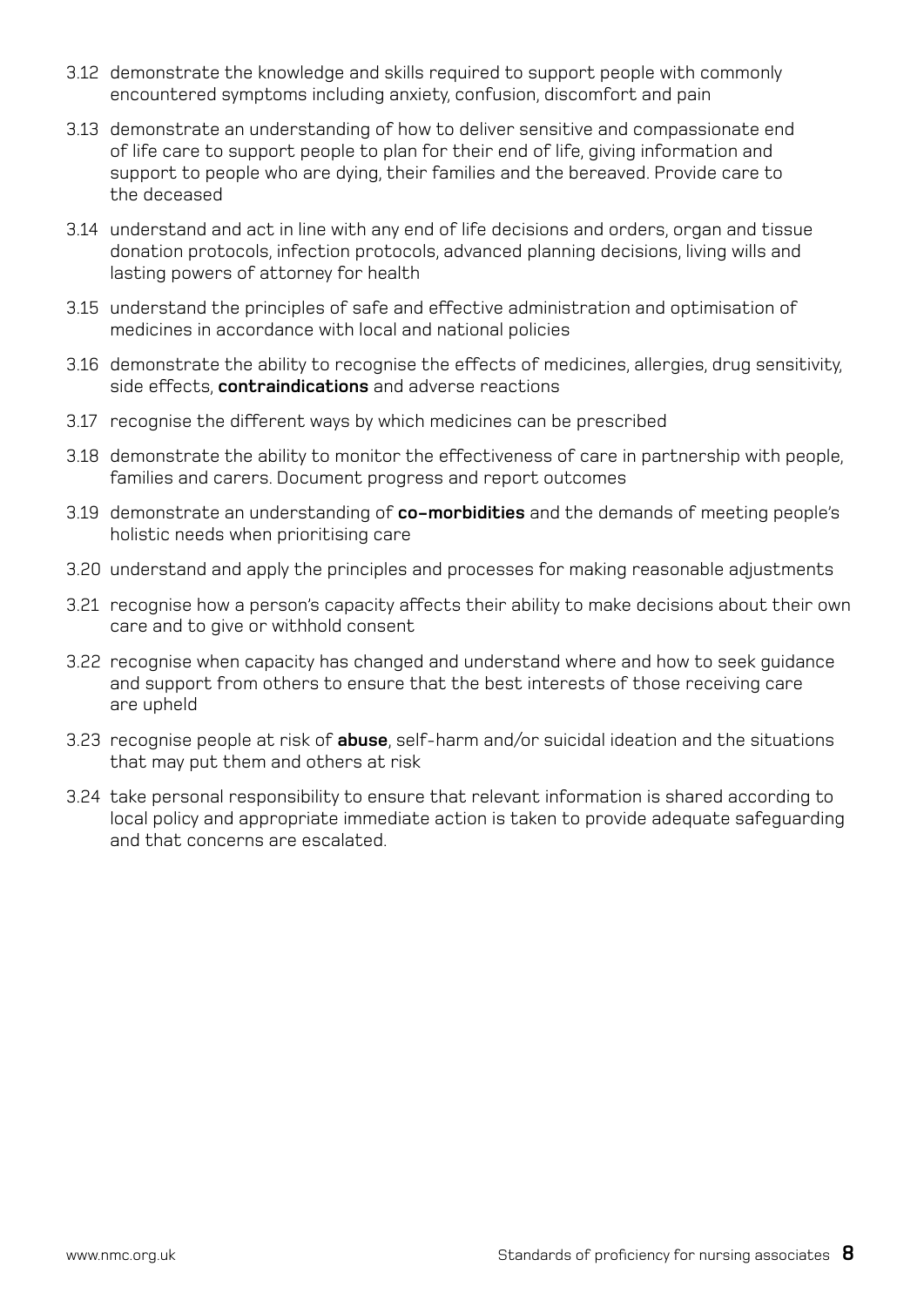# Platform 4 Working in teams

Nursing associates play an active role as members of interdisciplinary teams, collaborating and communicating effectively with nurses, a range of other health and care professionals and lay carers.

## **4. Outcomes:**

The proficiencies identified below will equip the newly registered nursing associate with the underpinning knowledge and skills required to understand and apply their role to work effectively as part of an interdisciplinary team.

- 4.1 demonstrate an awareness of the roles, responsibilities and scope of practice of different members of the nursing and interdisciplinary team, and their own role within it
- 4.2 demonstrate an ability to support and motivate other members of the care team and interact confidently with them
- 4.3 understand and apply the principles of **human factors** and environmental factors when working in teams
- 4.4 demonstrate the ability to effectively and responsibly access, input, and apply information and data using a range of methods including digital technologies, and share appropriately within interdisciplinary teams
- 4.5 demonstrate an ability to prioritise and manage their own workload, and recognise where elements of care can safely be delegated to other colleagues, carers and family members
- 4.6 demonstrate the ability to monitor and review the quality of care delivered, providing challenge and constructive feedback, when an aspect of care has been delegated to others
- 4.7 support, supervise and act as a role model to nursing associate students, health care support workers and those new to care roles, review the quality of the care they provide, promoting **reflection** and providing constructive feedback
- 4.8 contribute to team reflection activities, to promote improvements in practice and services
- 4.9 discuss the influence of policy and political drivers that impact health and care provision.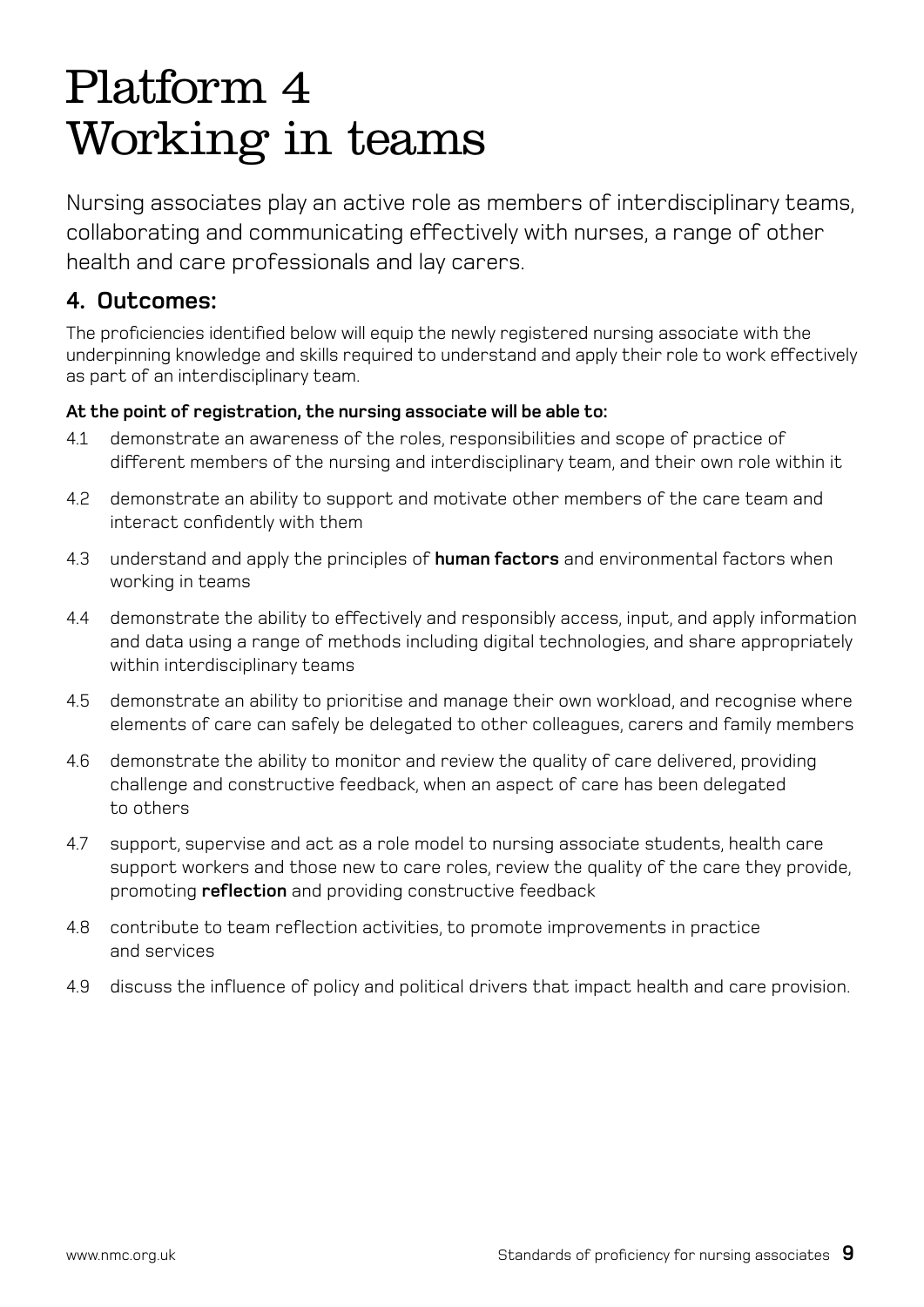# Platform 5 Improving safety and quality of care

Nursing associates improve the quality of care by contributing to the continuous monitoring of people's experience of care. They identify risks to safety or experience and take appropriate action, putting the best interests, needs and preferences of people first.

## **5. Outcomes:**

The proficiencies identified below will equip the newly registered nursing associate with the underpinning knowledge and skills required for their role in contributing to risk monitoring and quality of care.

- 5.1 understand and apply the principles of health and safety legislation and regulations and maintain safe work and care environments
- 5.2 participate in data collection to support audit activity, and contribute to the implementation of quality improvement strategies
- 5.3 accurately undertake risk assessments, using contemporary assessment tools
- 5.4 respond to and escalate potential hazards that may affect the safety of people
- 5.5 recognise when inadequate staffing levels impact on the ability to provide safe care and escalate concerns appropriately
- 5.6 understand and act in line with local and national organisational frameworks, legislation and regulations to report risks, and implement actions as instructed, following up and escalating as required
- 5.7 understand what constitutes a near miss, a serious adverse event, a critical incident and a major incident
- 5.8 understand when to seek appropriate advice to manage a risk and avoid compromising quality of care and health outcomes
- 5.9 recognise uncertainty, and demonstrate an awareness of strategies to develop resilience in themselves. Know how to seek support to help deal with uncertain situations
- 5.10 understand their own role and the roles of all other staff at different levels of experience and seniority in the event of a major incident.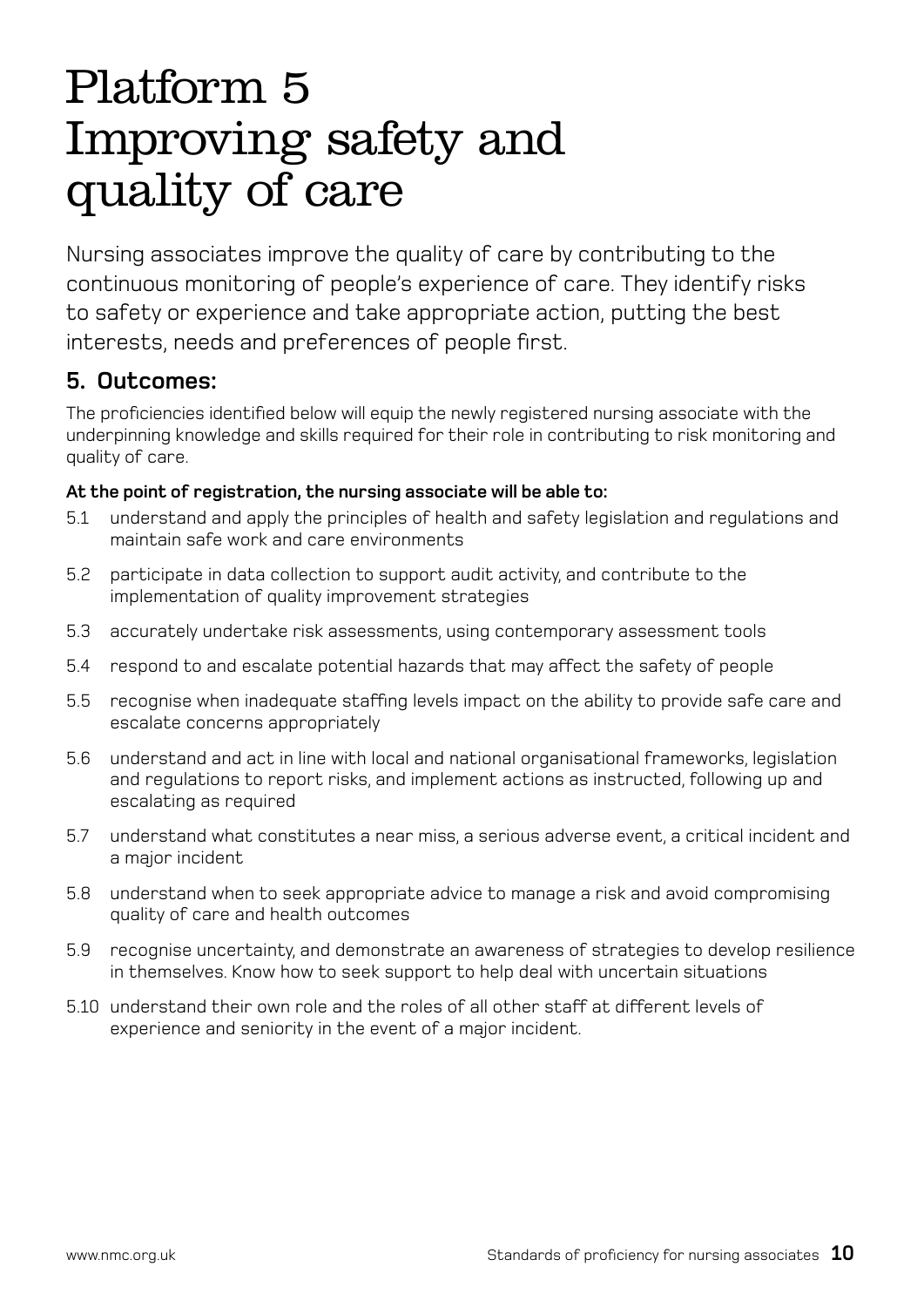# Platform 6 Contributing to integrated care

Nursing associates contribute to the provision of care for people, including those with complex needs. They understand the roles of a range of professionals and carers from other organisations and settings who may be participating in the care of a person and their family, and their responsibilities in relation to communication and collaboration.

## **6. Outcomes:**

The proficiencies identified below will equip the newly registered nursing associate with the underpinning knowledge and skills required for their role in contributing to integrated care to meet the needs of people across organisations and settings.

- 6.1 understand the roles of the different providers of health and care. Demonstrate the ability to work collaboratively and in partnership with professionals from different agencies in interdisciplinary teams
- 6.2 understand and explore the challenges of providing safe nursing care for people with complex co-morbidities and complex care needs
- 6.3 demonstrate an understanding of the complexities of providing mental, cognitive, behavioural and physical care needs across a wide range of integrated care settings
- 6.4 understand the principles and processes involved in supporting people and families with a range of care needs to maintain optimal independence and avoid unnecessary interventions and disruptions to their lives
- 6.5 identify when people need help to facilitate equitable access to care, support and escalate concerns appropriately
- 6.6 demonstrate an understanding of their own role and contribution when involved in the care of a person who is undergoing discharge or a transition of care between professionals, settings or services.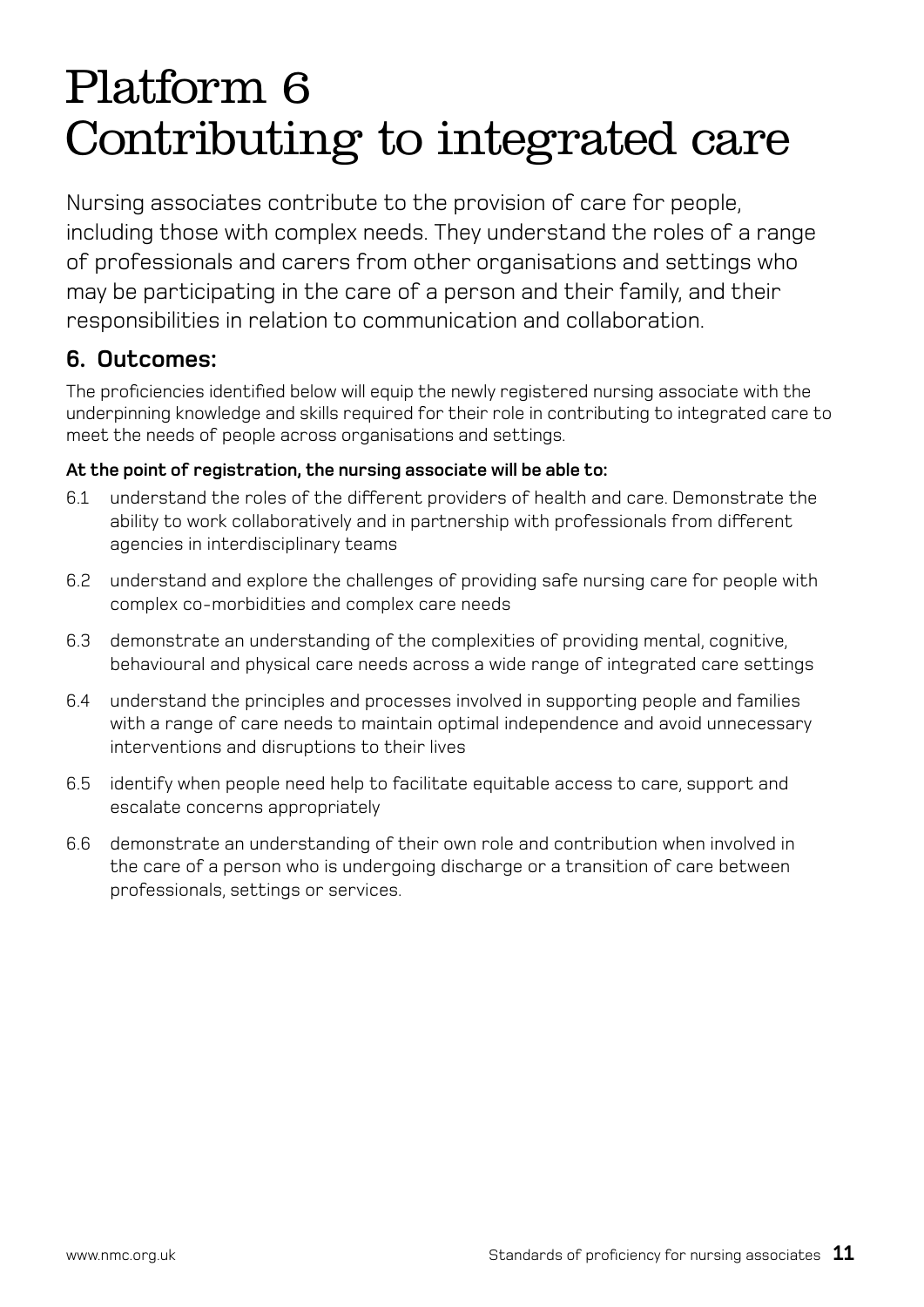# Annexe A: Communication and relationship management skills

### **Introduction**

In order to meet the proficiency outcomes outlined in the main body of this document, nursing associates must be able to demonstrate the communication and relationship management skills described in this annexe at the point of registration.

The ability to communicate effectively, with sensitivity and compassion, and to manage relationships with people is central to the provision of high quality person-centred care. These competencies must be demonstrated in practice settings and adapted to meet the needs of people across their lifespan. Nursing associates need a diverse range of communication skills and strategies to ensure that individuals, their families and carers are supported to be actively involved in their own care wherever appropriate, and that they are kept informed and well prepared.

It will be important for nursing associates to demonstrate cultural awareness when caring for people and to ensure that the needs, priorities, expertise and preferences of people are always valued and taken into account.

Where people have special communication needs or a disability, it is essential that nursing associates make reasonable adjustments. This means they'll be able to provide and share information in a way that promotes good health and health outcomes and does not prevent people from having equal access to the highest quality of care.

The skills listed below are those that all nursing associates are expected to demonstrate at the point of registration.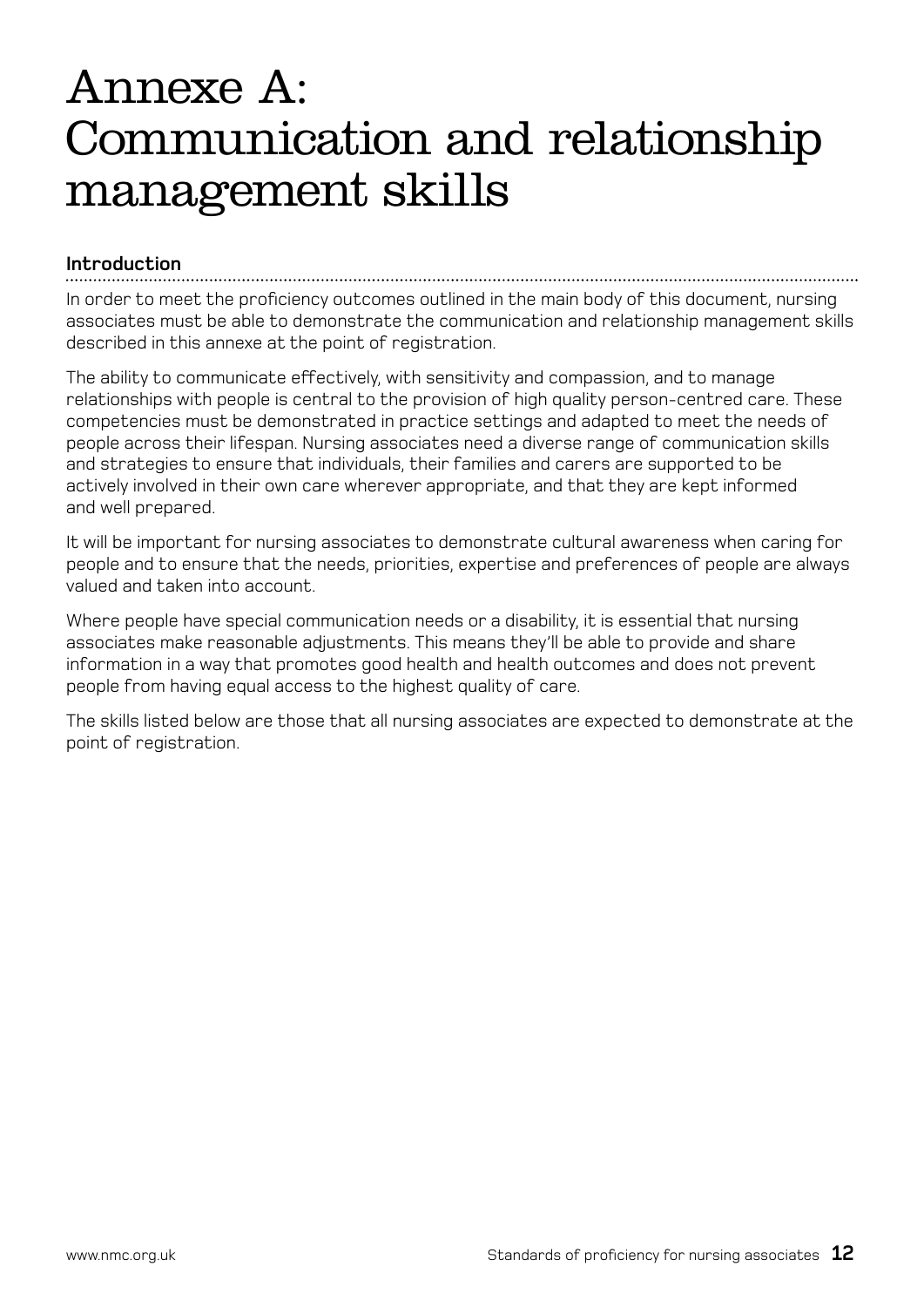At the point of registration, the nursing associate will be able to safely demonstrate the following skills:

#### **1. Underpinning communication skills for providing and monitoring care:**

- 1.1 actively listen, recognise and respond to verbal and non-verbal cues
- 1.2 use prompts and positive verbal and non-verbal reinforcement
- 1.3 use appropriate non-verbal communication including touch, eye contact and personal space
- 1.4 make appropriate use of open and closed questioning
- 1.5 speak clearly and accurately
- 1.6 use caring conversation techniques
- 1.7 check understanding and use clarification techniques
- 1.8 be aware of the possibility of own unconscious bias in communication encounters
- 1.9 write accurate, clear, legible records and documentation
- 1.10 clearly record digital information and data
- 1.11 provide clear verbal, digital or written information and instructions when sharing information, delegating or handing over responsibility for care
- 1.12 recognise the need for translator services and material
- 1.13 use age appropriate communication techniques.

#### **2. Communication skills for supporting people to prevent ill health and manage their health challenges:**

- 2.1 effectively share information and check understanding about:
	- preventative health behaviours that help people to make lifestyle choices and improve their own health and wellbeing
	- a range of common conditions including: anxiety, depression, memory loss, diabetes, dementia, respiratory disease, cardiac disease, neurological disease, cancer, skin problems, immune deficiencies, psychosis, stroke and arthritis in accordance with care plans
- 2.2 clearly and confidently explain to the individual and family how their lifestyle choices may influence their health. This includes the impact of common health risk behaviours including smoking, diet, sexual practice, alcohol and substance use
- 2.3 use appropriate materials, making reasonable adjustments where appropriate to support people's understanding of what may have caused their health condition and the implications of their care and treatment
- 2.4 use repetition and positive reinforcement strategies
- 2.5 recognise and accommodate sensory impairments during all communications
- 2.6 support and monitor the use of personal communication aids
- 2.7 address and respond to people's questions, recognising when to refer to others in order to provide accurate responses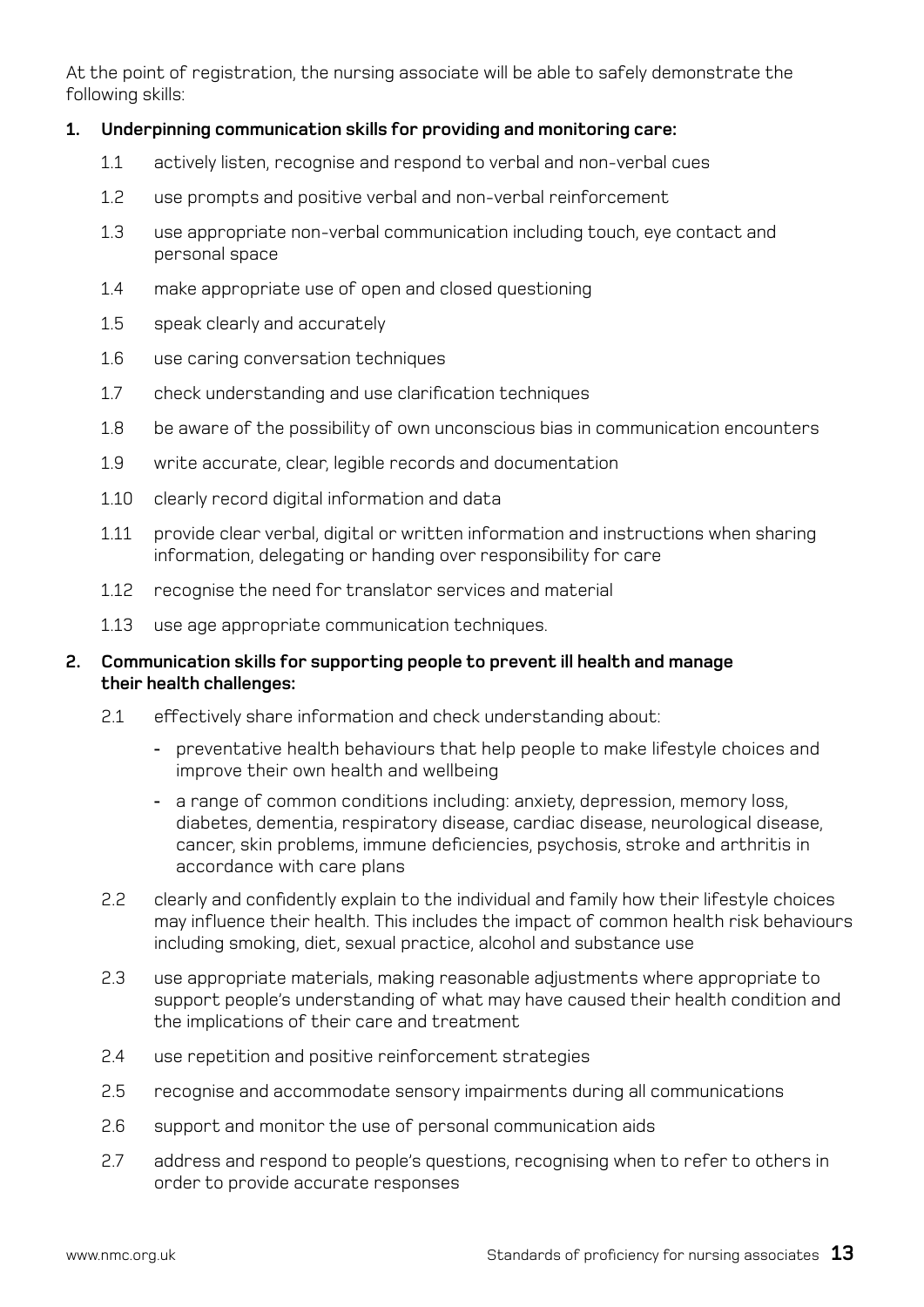- 2.8 identify the need for and manage a range of alternative communication techniques
- 2.9 engage in difficult conversations with support from others, helping people who are feeling emotionally or physically vulnerable or in distress, conveying compassion and sensitivity.
- **3. Communication skills and approaches for providing therapeutic interventions:**
	- 3.1 identify the need for and use appropriate approaches to develop therapeutic relationships with people
	- 3.2 demonstrate the use of a variety of effective communication strategies:
		- reassurance and affirmation
		- de-escalation strategies and techniques
		- distraction and diversion strategies
		- positive behaviour support approaches.

#### **4. Communication skills for working in professional teams:**

Demonstrate effective skills when working in teams through:

- 4.1 active listening when receiving feedback and when dealing with team members' concerns and anxieties
- 4.2 timely and appropriate escalation
- 4.3 being a calm presence when exposed to situations involving conflict
- 4.4 being assertive when required
- 4.5 using de-escalation strategies and techniques when dealing with conflict.

#### **5. Demonstrate effective supervision skills by providing:**

- 5.1 clear instructions and explanations when supervising others
- 5.2 clear instructions and checking understanding when delegating care responsibilities to others
- 5.3 clear constructive feedback in relation to care delivered by others
- 5.4 encouragement to colleagues that helps them to reflect on their practice.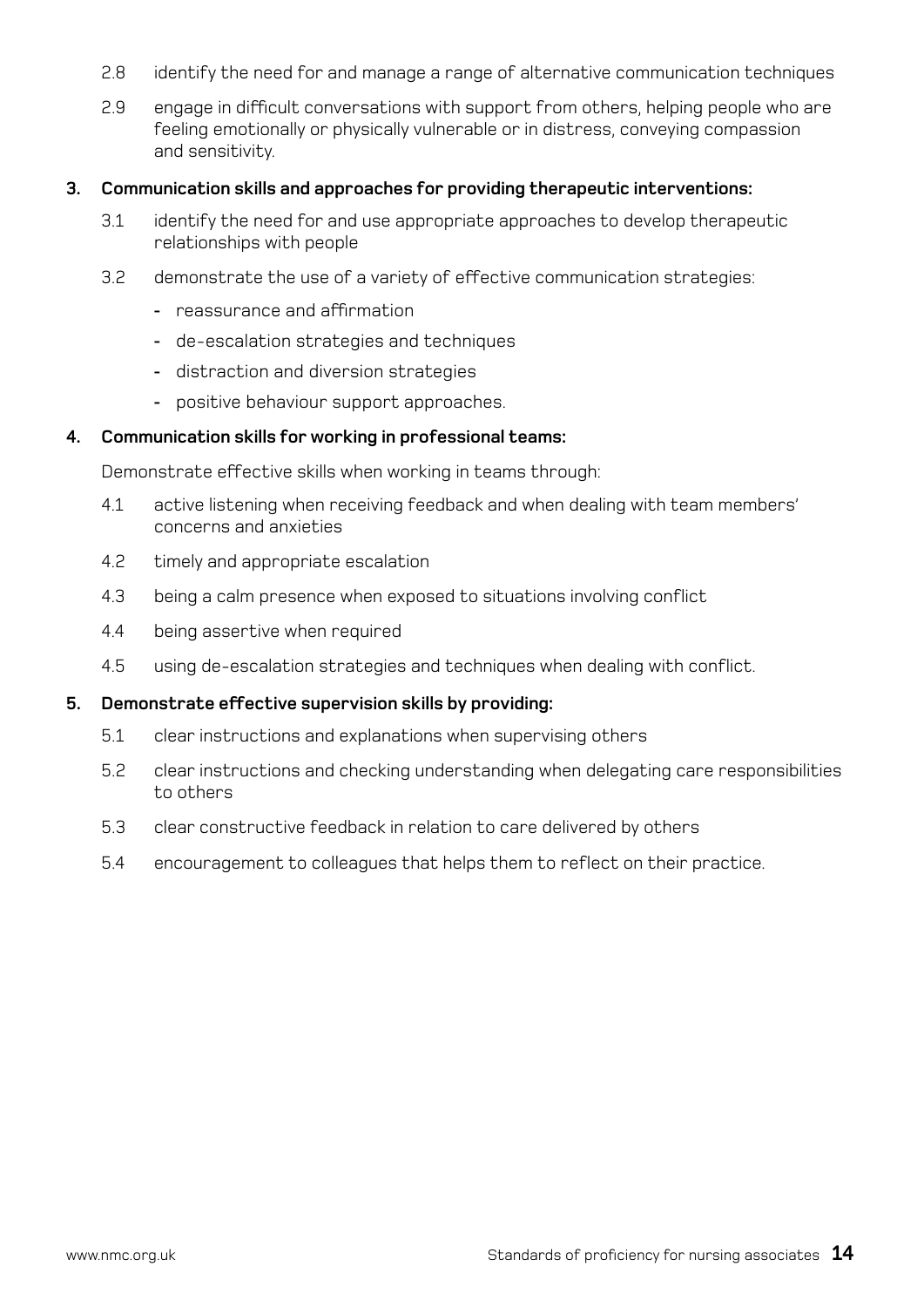# Annexe B: Procedures to be undertaken by the nursing associate

### **Introduction**

In order to meet the proficiency outcomes outlined in the main body of this document, nursing associates must be able to carry out the procedures described in this annexe at the point of their registration. Nursing associates are required to demonstrate an awareness of how requirements for procedures may vary across different health and care settings. As the nursing associate role is generic, students may demonstrate the ability to carry out procedures in any appropriate context, and there is no expectation that this must be demonstrated in every health and care setting. Ideally students will demonstrate skills in a practice setting, but where necessary some procedures may be demonstrated through simulation.

Nursing associates are expected to apply evidence based best practice across all procedures. The ability to carry out these procedures, safely, effectively, with sensitivity and compassion (while demonstrating the communication and relationship management skills described in Annexe A) is crucial to the provision of person-centred care. These procedures must be demonstrated with an awareness of variations required for different practice settings and for people across their lifespan. They must be carried out in a way that reflects cultural awareness and ensures that the needs, priorities, expertise and preferences of people are always valued and taken into account.

At the point of registration, the nursing associate will be able to safely demonstrate the following procedures:

### **Part 1: Procedures to enable effective monitoring of a person's condition**

- **1. Demonstrate effective approaches to monitoring signs and symptoms of physical, mental, cognitive, behavioural and emotional distress, deterioration and improvement:**
	- 1.1 accurately measure weight and height, calculate body mass index and recognise healthy ranges and clinically significant low/high readings
	- 1.2 use manual techniques and devices to take, record and interpret vital signs including temperature, pulse, respiration (TPR), blood pressure (BP) and pulse oximetry in order to identify signs of improvement, deterioration or concern
	- 1.3 undertake venepuncture and routine ECG recording
	- 1.4 measure and interpret blood glucose levels
	- 1.5 collect and observe sputum, urine, stool and vomit specimens, interpreting findings and reporting as appropriate
	- 1.6 recognise and escalate signs of all forms of abuse
	- 1.7 recognise and escalate signs of self-harm and/or suicidal ideation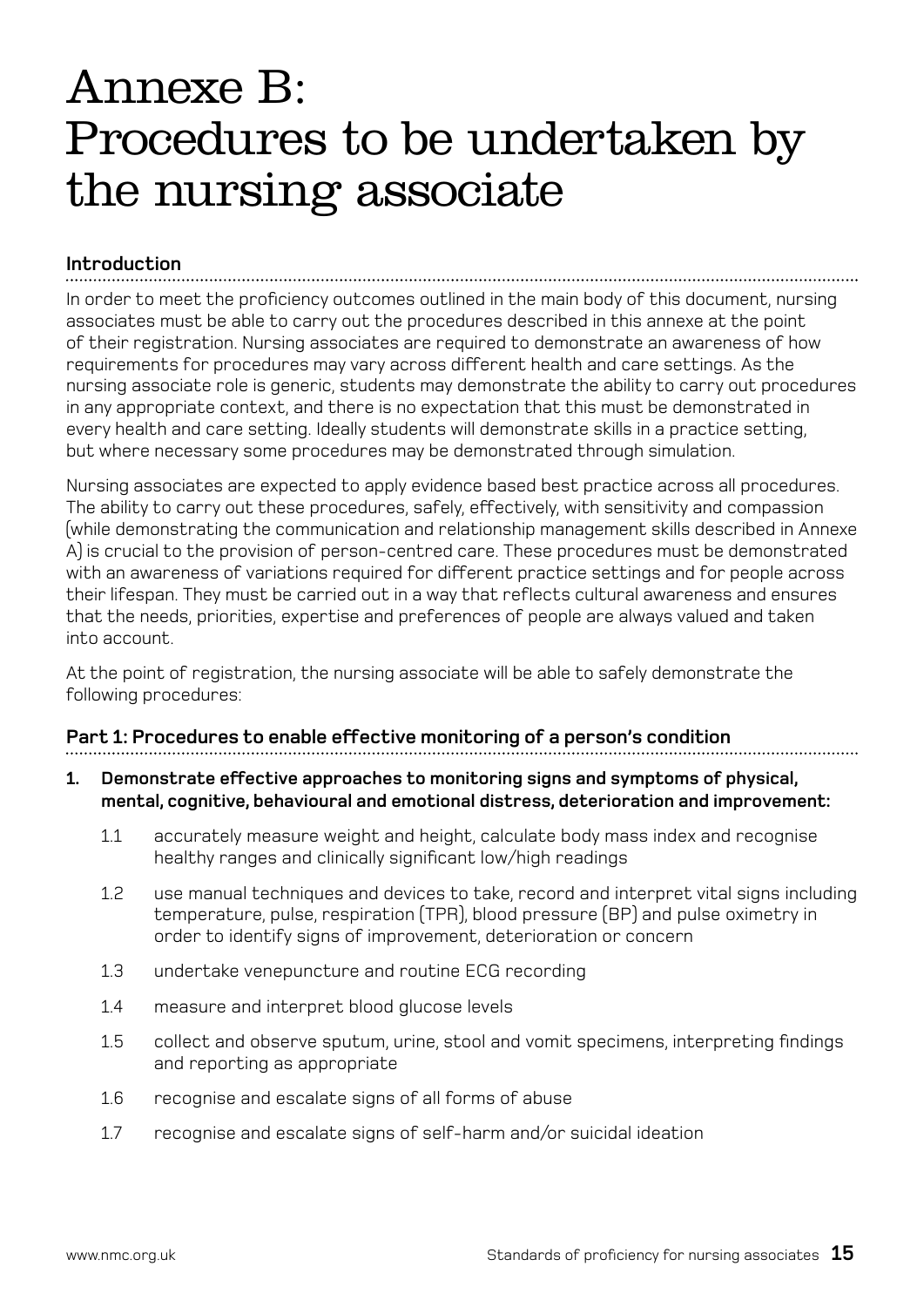- 1.8 undertake and interpret neurological observations
- 1.9 recognise signs of mental and emotional distress including agitation, or vulnerability
- 1.10 administer basic mental health first aid
- 1.11 recognise emergency situations and administer basic physical first aid, including basic life support.

#### **Part 2: Procedures for provision of person-centred nursing care**

### **2. Provide support in meeting the needs of people in relation to rest, sleep, comfort and the maintenance of dignity:**

- 2.1 observe and monitor comfort and pain levels and rest and sleep patterns
- 2.2 use appropriate bed-making techniques, including those required for people who are unconscious or who have limited mobility
- 2.3 use appropriate positioning and pressure relieving techniques
- 2.4 take appropriate action to ensure privacy and dignity at all times
- 2.5 appropriate action to reduce or minimise pain or discomfort
- 2.6 support people to reduce fatigue, minimise insomnia and take appropriate rest.

#### **3. Provide care and support with hygiene and the maintenance of skin integrity:**

- 3.1 observe and reassess skin and hygiene status using contemporary approaches to determine the need for support and ongoing intervention.
- 3.2 identify the need for and provide appropriate assistance with washing, bathing, shaving and dressing
- 3.3 identify the need for and provide appropriate oral, dental, eye and nail care and suggest to others when an onward referral is needed
- 3.4 prevent and manage skin breakdown through appropriate use of products
- 3.5 Identify and manage skin irritations and rashes
- 3.6 monitor wounds and undertake wound care using appropriate evidence-based techniques.

#### **4. Provide support with nutrition and hydration:**

- 4.1 use contemporary nutritional assessment tools
- 4.2 assist with feeding and drinking and use appropriate feeding and drinking aids
- 4.3 record fluid intake and output to identify signs of dehydration or fluid retention and escalate as necessary
- 4.4 support the delivery of artificial nutrition and hydration using oral and enteral routes.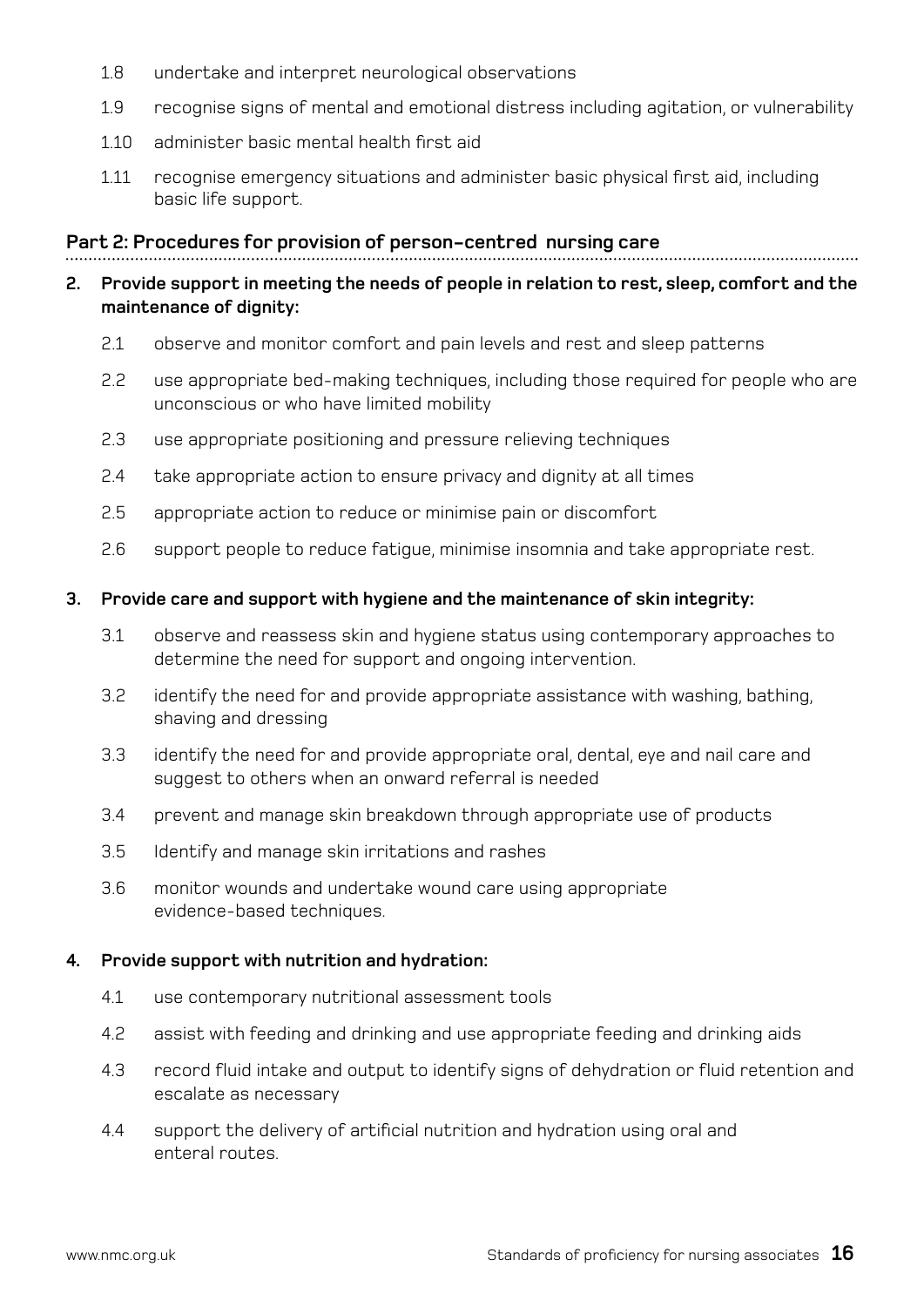### **5. Provide support with maintaining bladder and bowel health:**

- 5.1 observe and monitor the level of urinary and bowel continence to determine the need for ongoing support and intervention, the level of independence and selfmanagement of care that an individual can manage
- 5.2 assist with toileting, maintaining dignity and privacy and use appropriate continence products
- 5.3 care for and manage catheters for all genders
- 5.4 recognise bladder and bowel patterns to identify and respond to incontinence, constipation, diarrhoea and urinary and faecal retention.

#### **6. Provide support with mobility and safety:**

- 6.1 use appropriate risk assessment tools to determine the ongoing need for support and intervention, the level of independence and self-care that an individual can manage
- 6.2 use appropriate assessment tools to determine, manage and escalate the ongoing risk of falls
- 6.3 use a range of contemporary moving and handling techniques and mobility aids
- 6.4 use appropriate moving and handling equipment to support people with impaired mobility.

#### **7. Provide support with respiratory care:**

- 7.1 manage the administration of oxygen using a range of routes and approaches
- 7.2 take and be able to identify normal peak flow and oximetry measurements
- 7.3 use appropriate nasal and oral suctioning techniques
- 7.4 manage inhalation, humidifier and nebuliser devices.

#### **8. Preventing and managing infection:**

- 8.1 observe and respond rapidly to potential infection risks using best practice guidelines
- 8.2 use standard precautions protocols
- 8.3 use aseptic, non-touch techniques
- 8.4 use appropriate personal protection equipment
- 8.5 implement isolation procedures
- 8.6 use hand hygiene techniques
- 8.7 safely decontaminate equipment and environment
- 8.8 safely handle waste, laundry and sharps.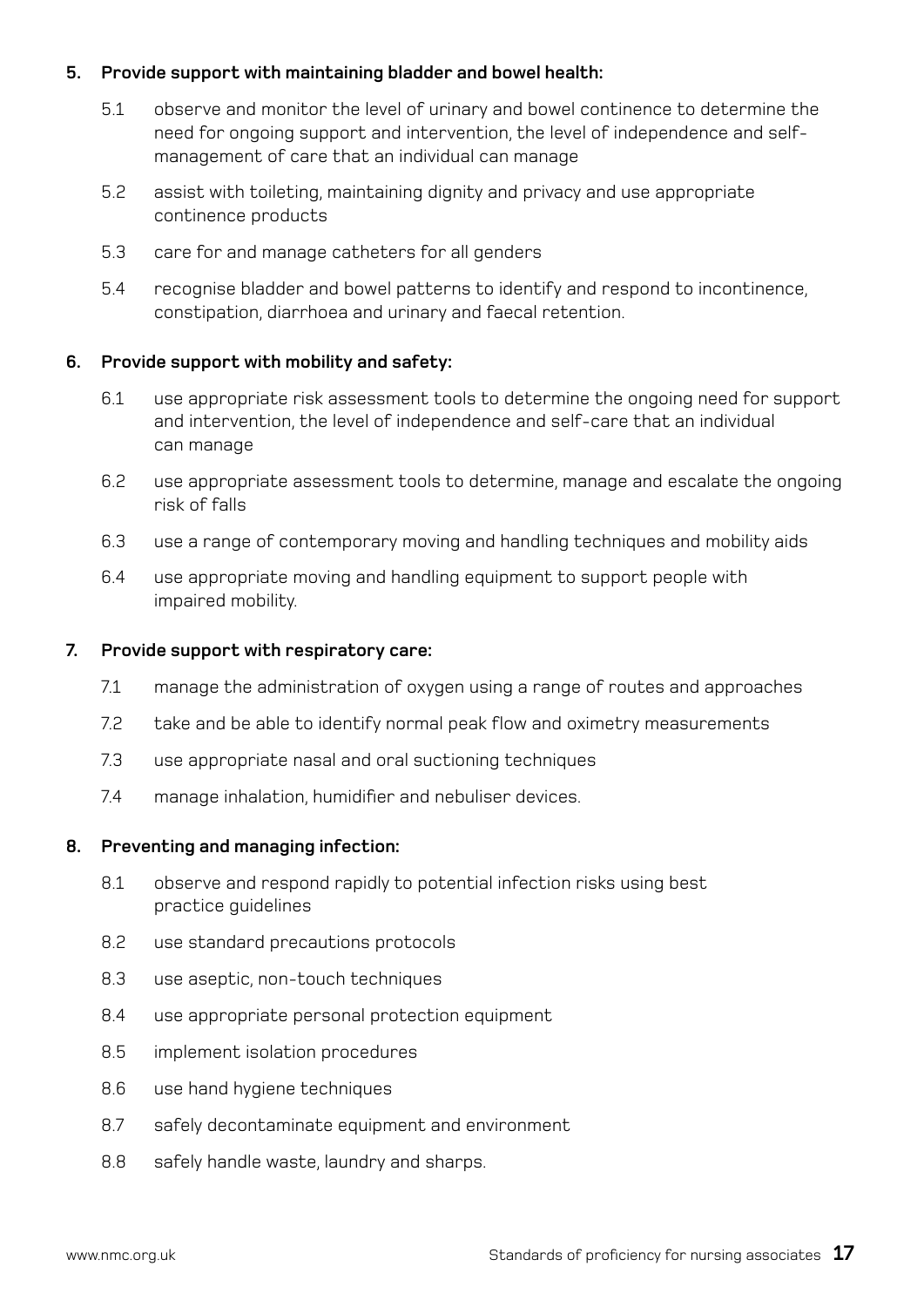### **9. Meeting needs for care and support at the end of life:**

- 9.1 recognise and take immediate steps to respond appropriately to uncontrolled symptoms and signs of distress including pain, nausea, thirst, constipation, restlessness, agitation, anxiety and depression
- 9.2 review preferences and care priorities of the dying person and their family and carers, and ensure changes are communicated as appropriate
- 9.3 provide care for the deceased person and the bereaved respecting cultural requirements and protocols.

#### **10. Procedural competencies required for administering medicines safely:**

- 10.1 continually assess people receiving care and their ongoing ability to self-administer their own medications. Know when and how to escalate any concerns
- 10.2 undertake accurate drug calculations for a range of medications
- 10.3 exercise professional accountability in ensuring the safe administration of medicines to those receiving care
- 10.4 administer medication via oral, topical and inhalation routes
- 10.5 administer injections using subcutaneous and intramuscular routes and manage injection equipment
- 10.6 administer and monitor medications using enteral equipment
- 10.7 administer enemas and suppositories
- 10.8 manage and monitor effectiveness of symptom relief medication
- 10.9 recognise and respond to adverse or abnormal reactions to medications, and when and how to escalate any concerns
- 10.10 undertake safe storage, transportation and disposal of medicinal products.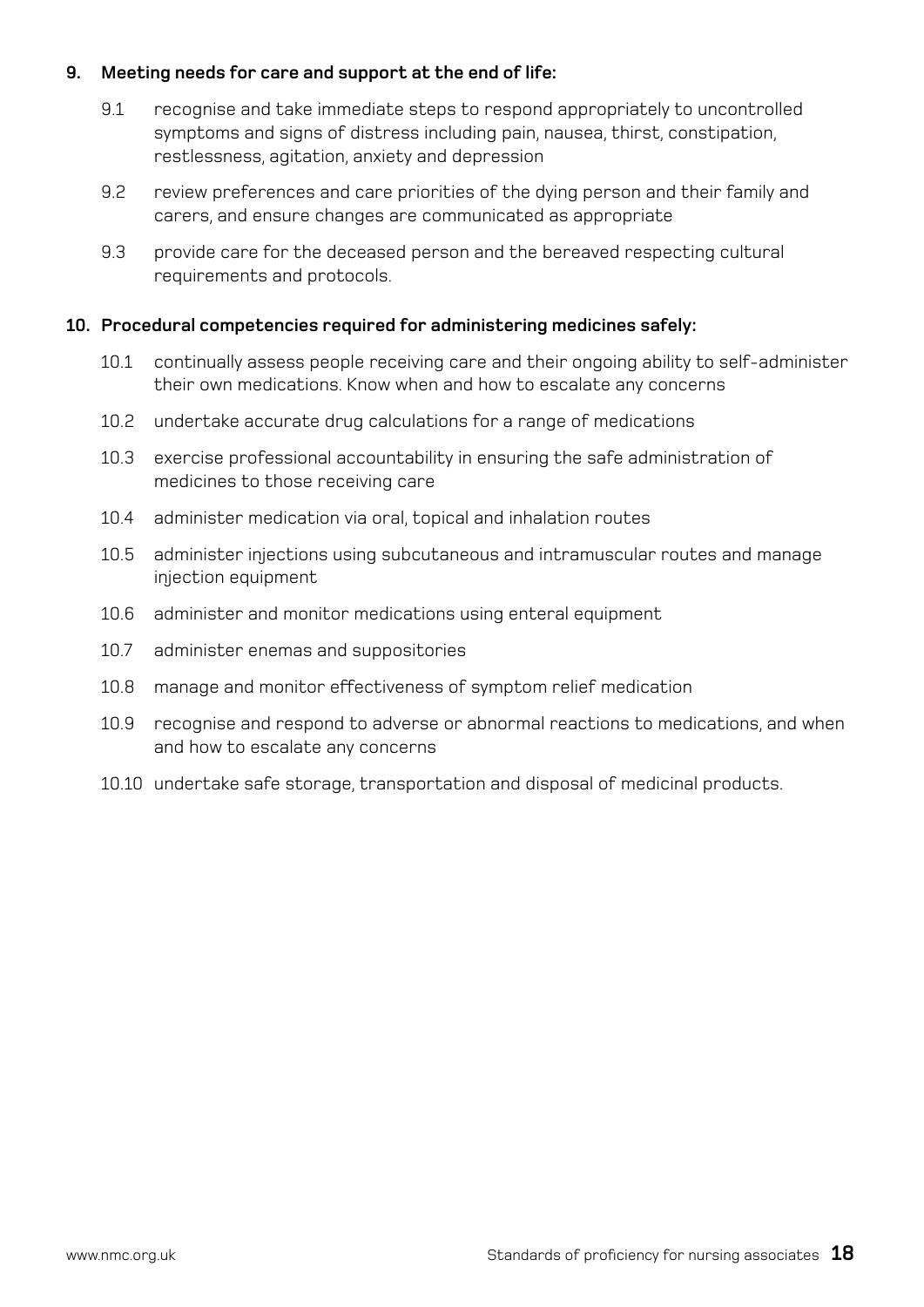# Glossary

**Abuse**: is something that may harm another person, or endanger their life, or violate their rights. The person responsible for the abuse may be doing this on purpose or may not realise the harm that they are doing. The type of abuse may be emotional, physical, sexual, psychological, material or financial, or may be due to neglect.

**Candour**: being open and honest with patients when things go wrong.

**Cognitive**: The mental processes of perception, memory, judgment and reasoning.

**Co-morbidities**: the presence of one or more additional diseases or disorders that occur with a primary disease or disorder.

**Contraindications**: a condition or factor that serves as a reason to withhold a certain medical treatment due to the harm that it would cause the patient.

**Demography**: the study of statistics such as births, deaths, income, or the incidence of disease, which illustrate the changing structure of human populations.

**Evidence based person-centred care/nursing care**: making sure that any care and treatment is given to people, by looking at what research has shown to be most effective. The judgment and experience of the nurse and the views of the person should also be taken into account when choosing which treatment is most likely to be successful for an individual patient.

**Genomics**: branch of molecular biology concerned with the structure, function, evolution, and mapping of genomes.

**Health literacy:** the degree to which individuals can obtain, process, and understand basic health information and services needed to make appropriate health decisions.

**Human factors:** environmental, organisational and job factors, and human and individual characteristics, which influence behaviour at work in a way which can affect health and safety.

**Intervention:** any investigations, procedures, or treatments given to a person.

**People:** individuals or groups who receive services from nurses, midwives and nursing associates, healthy and sick people, parents, children, families, carers, representatives, also including educators and students and other within and outside the learning environment.

**Person-centred:** an approach where the person is at the centre of the decision making processes and the design of their care needs, their nursing care and treatment plan.

**Reflection:** to carefully consider actions or decisions and learn from them.

**Vulnerable people:** those who at any age are at a higher risk of harm than others. Vulnerability might be in relation to a personal characteristic or a situation. The type of harm may be emotional, physical, sexual, psychological, material or financial, or may be due to neglect.